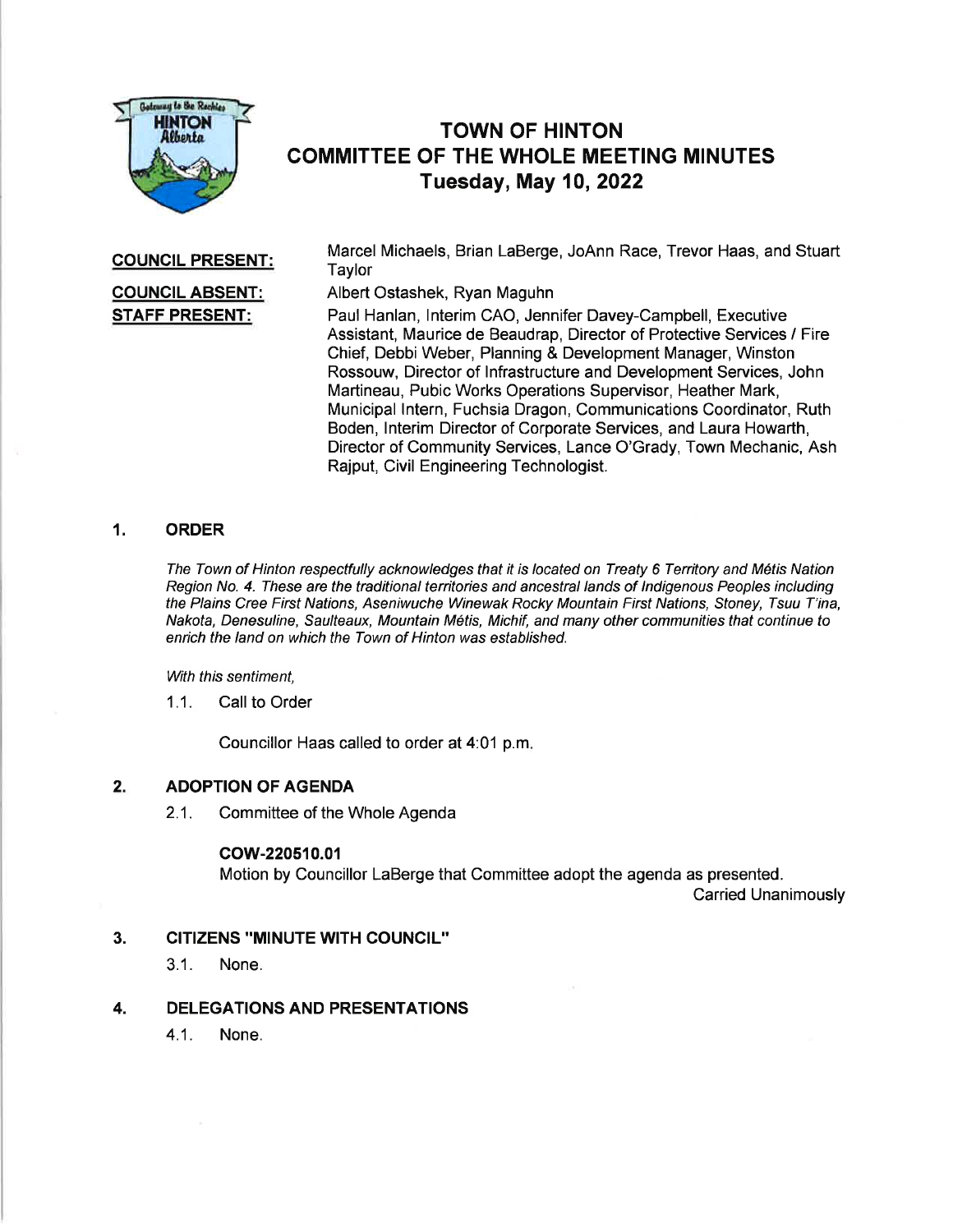#### 5. REPORTS FROM ADMINISTRATION

5.1. Replacement of Town Owned Sweeper (1997 Elgin Eagle)

### cow-220510.02

Motion by Mayor Michaels that Committee direct Administration to bring back the replacement of Town Owned Sweeper Report with additional options to a future Committee of the Whole Meeting.

> Carried 4-1 (ln Favour: Mayor Michaels, Councillor LaBerge, Councillor Haas, and Councillor Taylor). (Opposed: Councillor Race).

 $5.2.$ Land Acknowledgement Working Committee Terms of Reference

#### cow-220510.03

Motion by Mayor Michaels to amend Land Acknowledgement working committee terms of reference section 3.1 .2 to indicate 2 Councillors and one alternate.

Carried Unanimously

#### cow-220510.04

Motion by Councillor LaBerge to amend 4.1.4 "Empower Administration to craft a revised draft Land Acknowledgement Statement reflective of the desires of Council for approval at a Regular Council Meeting".

Carried Unanimously

#### cow-220510.05

Motion by Mayor Michaels that Committee recommend Council establish the Land Acknowledgement Working Committee as amended by the drafted Land Acknowledgement Working Committee Terms of Reference and direct Administration to bring this item to the May 17,2O22, Regular Council Meeting for decision.

Carried Unanimously

A short break was called at 5:10 p.m. and resumed at 5:16 p.m.

#### 6. REPORTING

- 6.1. Council Reports
	- . Boards and Committees of Council
	- Council reported on events and meetings they attended.
- 6.2. **Chief Administrative Officer** 
	- . Reporting
	- . Status Report

- ICAO Hanlan provided an update on operations.

#### 7 CLOSED SESSION

Section 197(2) of the Municipal Government Act specifies that a Council may close all or part of a meeting to the public if a matter to be discussed is within one of the exceptions to disclosure in Division 2 of Part 1 of FOIP. The exceptions include matters where disclosures could be harmful to personal privacy, individual or public safety, law

> COMMITTEE OF THE WHOLE May 10,2022